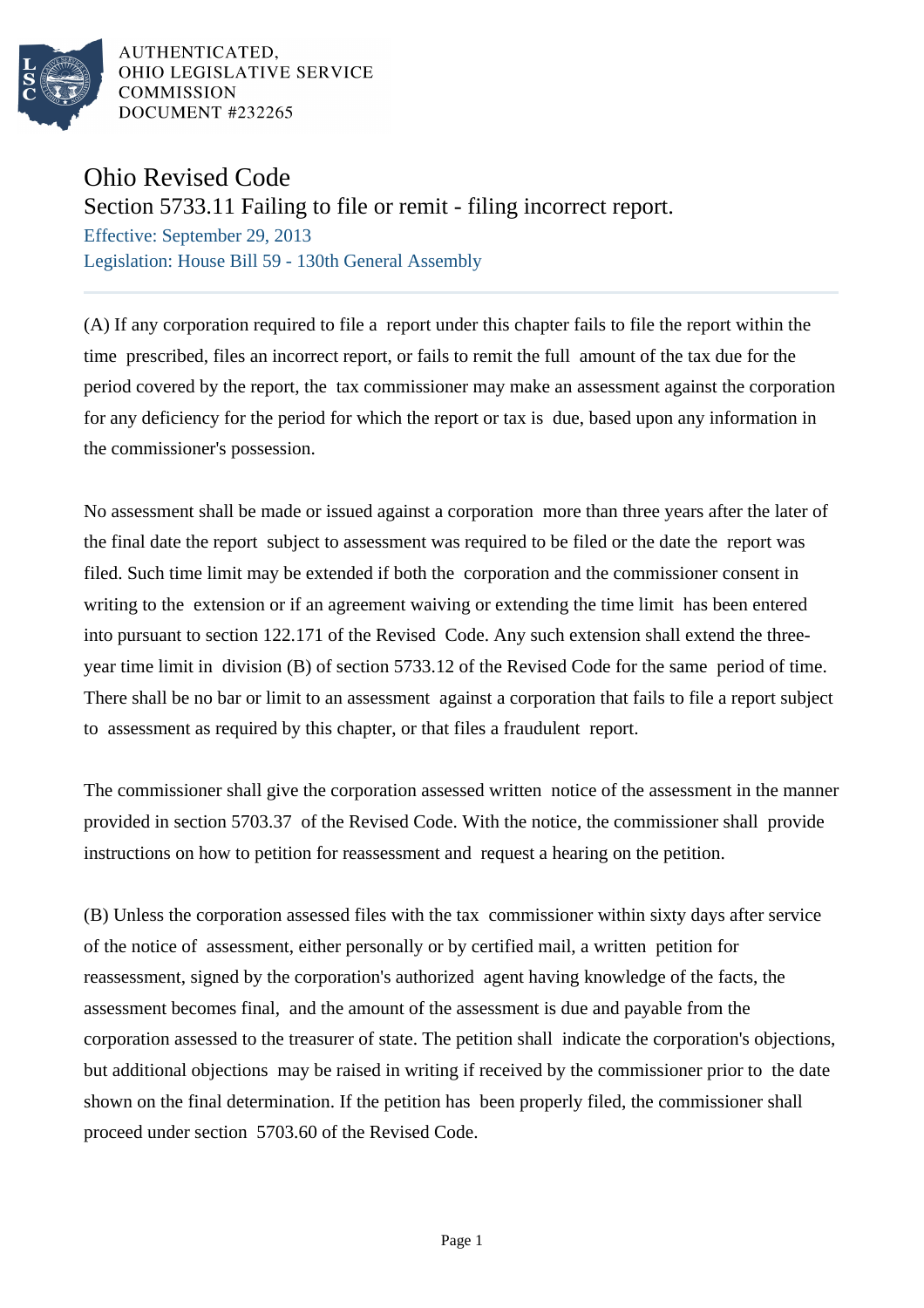

AUTHENTICATED. OHIO LEGISLATIVE SERVICE **COMMISSION** DOCUMENT #232265

(C) After an assessment becomes final, if any portion of the assessment remains unpaid, including accrued interest, a certified copy of the tax commissioner's entry making the assessment final may be filed in the office of the clerk of the court of common pleas in the county in which the corporation has an office or place of business in this state, the county in which the corporation's statutory agent is located, or Franklin county.

Immediately upon the filing of the entry, the clerk shall enter a judgment against the corporation assessed in the amount shown on the entry. The judgment may be filed by the clerk in a loose-leaf book entitled "special judgments for state corporate franchise and litter taxes," and shall have the same effect as other judgments. Execution shall issue upon the judgment upon the request of the tax commissioner, and all laws applicable to sales on execution shall apply to sales made under the judgment.

If the assessment is not paid within sixty days after the day the assessment was issued, the portion of the assessment consisting of tax due shall bear interest at the rate per annum prescribed by section 5703.47 of the Revised Code from the day the tax commissioner issues the assessment until the assessment is paid or until it is certified to the attorney general for collection under section 131.02 of the Revised Code, whichever comes first. If the unpaid portion of the assessment is certified to the attorney general for collection, the entire unpaid portion of the assessment shall bear interest at the rate per annum prescribed by section 5703.47 of the Revised Code from the date of certification until the date it is paid in its entirety. Interest shall be paid in the same manner as the tax and may be collected by issuing an assessment under this section.

(D) All money collected under this section shall be considered as revenue arising from the taxes imposed by this chapter.

(E) The portion of an assessment that must be paid upon the filing of a petition for reassessment shall be as follows:

(1) If the sole item objected to is the assessed penalty or interest, payment of the assessment, including interest but not penalty, is required;

(2) If the corporation assessed failed to file, prior to the date of issuance of the assessment, the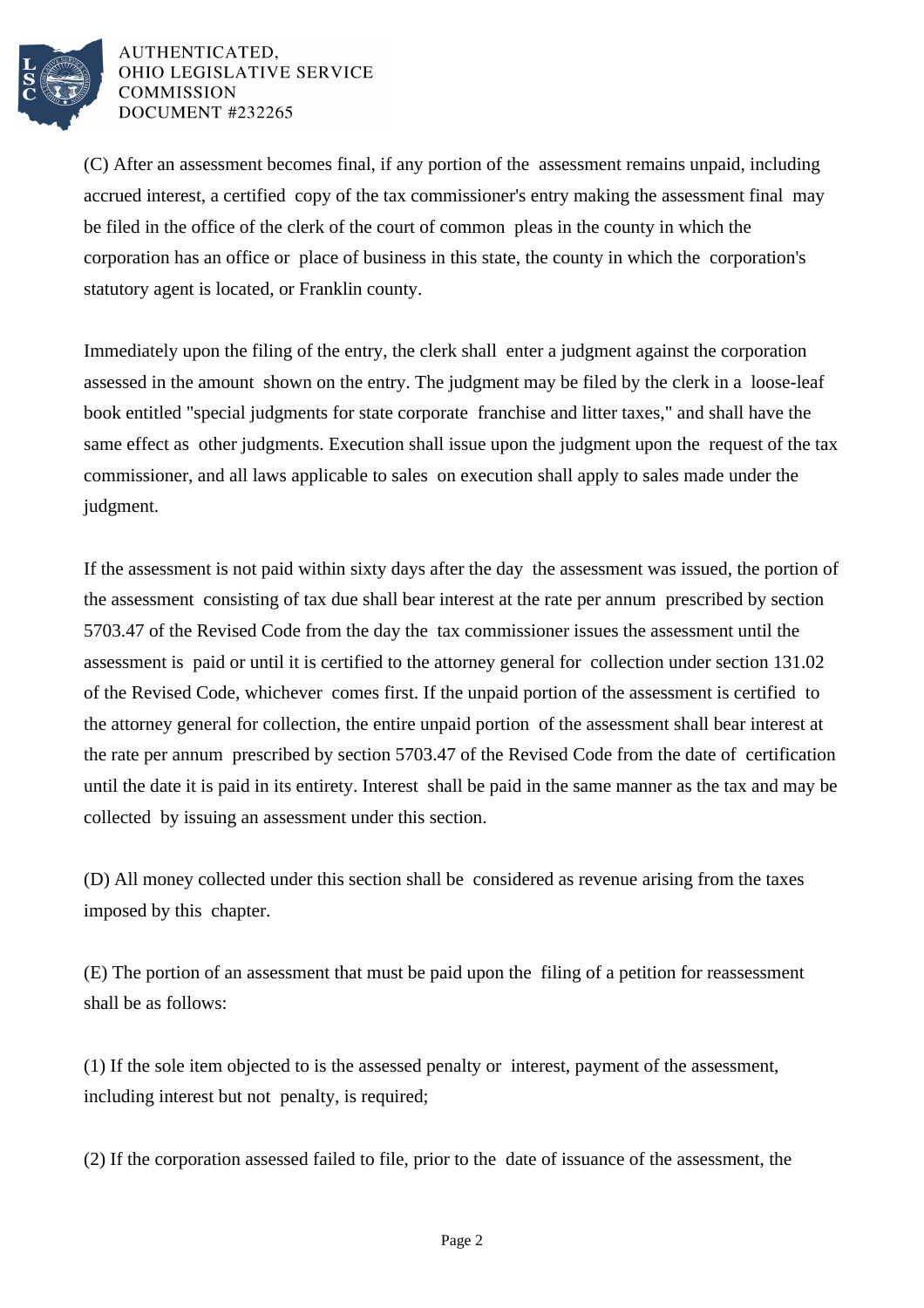

## AUTHENTICATED, OHIO LEGISLATIVE SERVICE **COMMISSION** DOCUMENT #232265

annual report required by section 5733.02 of the Revised Code, any amended report required by division (C) of section 5733.031 of the Revised Code for the tax year at issue, or any amended report required by division (D) of section 5733.067 of the Revised Code to indicate a reduction in the amount of the credit provided under that section, payment of the assessment, including interest but not penalty, is required;

(3) If the corporation assessed filed, prior to the date of issuance of the assessment, the annual report required by section 5733.02 of the Revised Code, all amended reports required by division (C) of section 5733.031 of the Revised Code for the tax year at issue, and all amended reports required by division (D) of section 5733.067 of the Revised Code to indicate a reduction in the amount of the credit provided under that section, and a balance of the taxes shown due on the reports as computed on the reports remains unpaid, payment of only that portion of the assessment representing the unpaid balance of tax and interest is required;

(4) If the corporation assessed does not dispute that it is a taxpayer but claims the protections of section 101 of Public Law 86-272, 73 Stat. 555, 15 U.S.C.A. 381, as amended, payment of only that portion of the assessment representing any balance of taxes shown due on the corporation's annual report required by section 5733.02 of the Revised Code, as computed on the report, that remains unpaid, and that represents taxes imposed by division (C) of section 5733.06, division (C)(2) of section 5733.065, and division (C) of section 5733.066 of the Revised Code, together with all related interest, is required;

(5) If none of the conditions specified in divisions  $(E)(1)$  to (4) of this section apply, or if the corporation assessed disputes that it is a taxpayer, no payment is required.

(F) Notwithstanding the fact that a petition for reassessment is pending, the corporation may pay all or a portion of the assessment that is the subject of the petition. The acceptance of a payment by the treasurer of state does not prejudice any claim for refund upon final determination of the petition.

If upon final determination of the petition an error in the assessment is corrected by the tax commissioner, upon petition so filed or pursuant to a decision of the board of tax appeals or any court to which the determination or decision has been appealed, so that the amount due from the corporation under the corrected assessment is less than the portion paid, there shall be issued to the